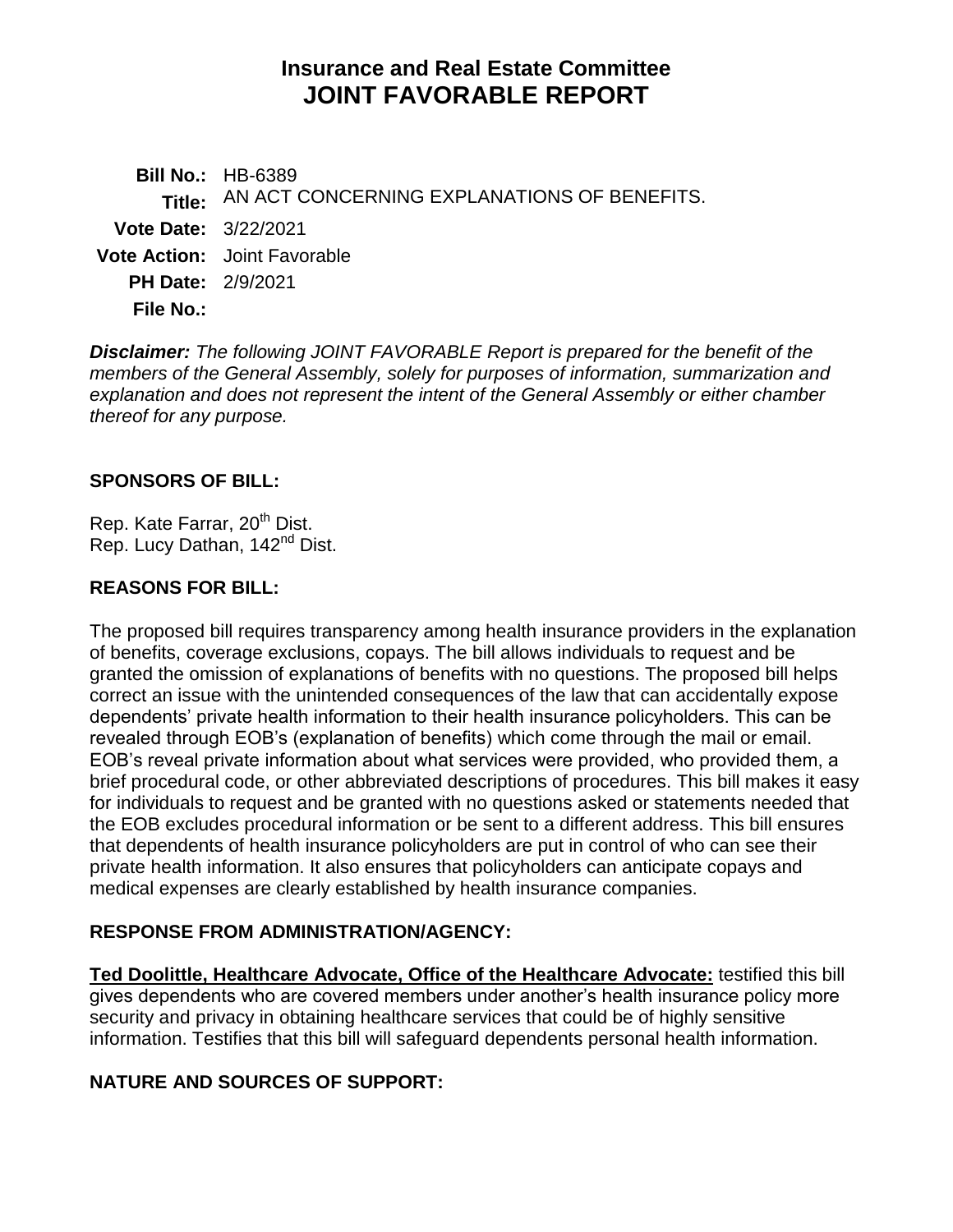**Kathleen Flaherty, Executive Director, CT Legal Rights Project:** stated the privacy it would ensure young adults who may want to access mental health care without fear of exposure to family members.

**Ashely Frechette, Director of Coalition Against Domestic Violence:** expressed the bill is for its addressment of the barriers for health care access for domestic violence survivors. One in four women, and one in seven men have experienced severe physical violence by an intimate partner at some point in their lives, which leads to notable health consequences that require treatment (traumatic brain injury, depression, pregnancy complications). Survivors are 4x more likely to utilize domestic violence services after speaking with a healthcare provider. This bill ensures domestic violence survivors are able to access treatment without fear of their potential abuser finding out.

**Representative Jill Gilchrest, CT House of Representatives, 18th Assembly District:** the bill will promote transparency and ensures privacy. Transparency will help protect people from surprise health insurance fees. Supports because privacy will be ensured in this bill because the suppression of an EOB can be requested and granted.

**Liz Gustafson, State Director, NARAL Pro-Choice Connecticut:** stated this bill will ensure privacy in individuals seeking care related to sexual and reproductive health, domestic violence, sexual assault, and mental health, without fear of their medical information being disclosed to family members. Testifies to the success of the PATCH Act which was signed into place in 2018 in Massachusetts the with the same premise.

**Amanda Kallen, American College of Obstetricians and Gynecologists Connecticut Chapter (CT ACOG):** expressed this bill will address the timely confidential care and coverage. Testifies in support of HB 6389 ensuring patients feel comfortable obtaining reproductive health services.

**Polly Moran, Certified Nurse-Midwife, Legislative Liaison of the CT-Affiliate of American College of Nurse-Midwives:** feels this bill will protect Connecticut residents of any age who are in violent domestic situations and need to seek medical services while ensuring privacy. Moran has been a Nurse-Midwife for over 30 years in CT and wants HIPPA to be in full compliance in CT.

**Lucy Nolan, Directory of Policy and Public Relations, CT Alliance to End Sexual Violence:** stated this bill protects sexual assault survivors from disclosure of medical records. She gives an example of a sexual assault victim who did not receive a rape kit or a prescription for HIV prophylactics because she feared her father would find out through the insurance. 69% of assaults occur between the ages of 12-34 and many individuals are on their parent's health insurance until the age of 26. HB 6398 passage will help victims access necessary medical treatment after sexual assault.

**Gretchen Raffa, Senior Director of Public Policy, Advocacy & Organizing, Planned Parenthood of Southern New England:** expressed this bill will ensure confidentiality in reproductive health when there are multiple people on an insurance plan.

**Nicole Sanclemente, Policy and Program Associate, Connecticut Women's Education and Legal Fund:** stated its protection of the privacy of survivors of domestic violence, young